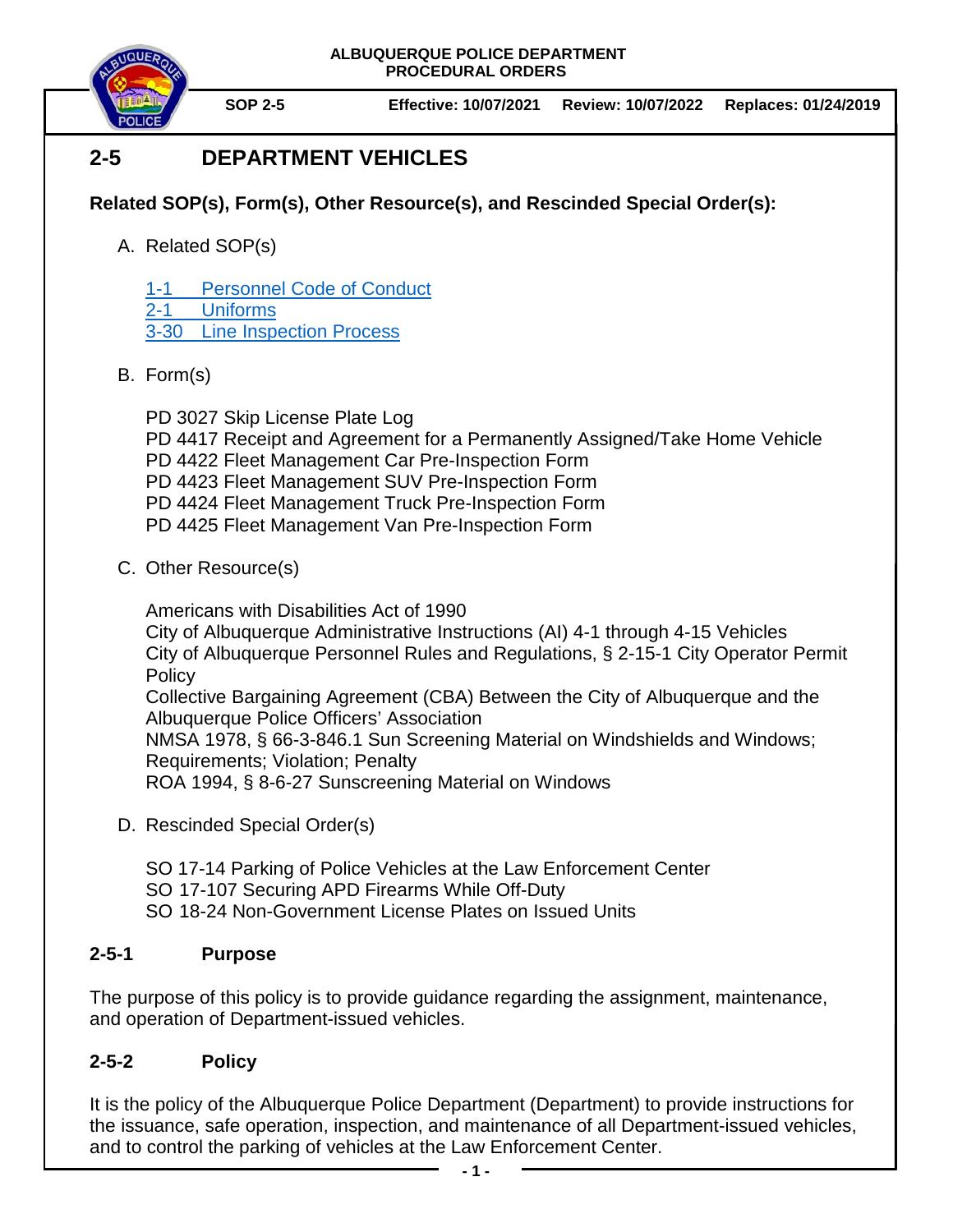### **2-5-3 Definitions**

None

**6**

**7**

**7**

## **2-5-4 General Procedures for Department-Issued Vehicles**

## A. Department personnel shall:

- 1. Possess a valid New Mexico driver's license and a valid City Operator's Permit to operate the vehicle;
- 2. Wear their seat belts when operating the vehicle, unless exempted by a supervisor, or when specific situations override safety considerations;
- 3. Operate their vehicle in a safe manner while on- and off-duty;
- 4. While operating their vehicle, be responsible when using the police radio;
	- a. Department personnel shall exercise due caution when operating their Mobile Digital Terminal (MDT) while driving.
- 5. Be responsible for the appearance and cleanliness of the interior and exterior parts of the vehicle;
- 6. Properly secure and park the vehicle to prevent damage to the vehicle and theft of its contents;
- 7. Secure their vehicle when left unattended or when the vehicle is out of their sight or immediate control while on- and off-duty;
- 8. When authorized to use a Department-issued gasoline credit card for vehicle fueling, only use regular grade unleaded gasoline in Department-issued vehicles, unless another fuel grade is required by the vehicle manufacturer;
	- a. Department personnel shall not purchase any other item(s) with Department gasoline credit cards.
- 9. Only use the following City of Albuquerque fueling stations:
	- a. 1801 4th Street Northwest fueling station;
	- b. South of the Animal Welfare Department on Lomas Boulevard (dog pound); and
	- c. Fleet Management Division Pino Yard.
- 10.Notify their chain of command when they receive an automated violation citation and shall either pay the fine or contest the violation through the issuing agency's process.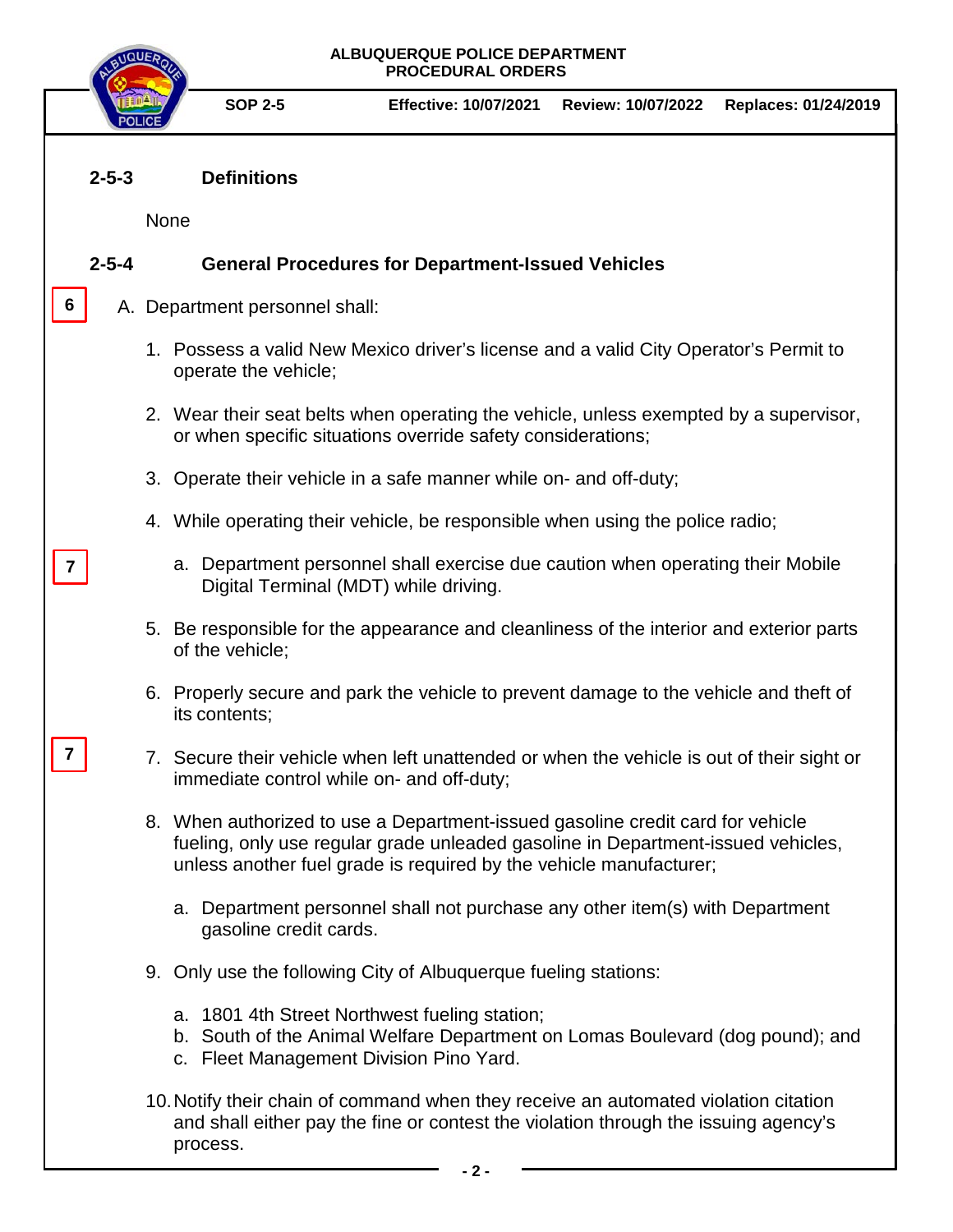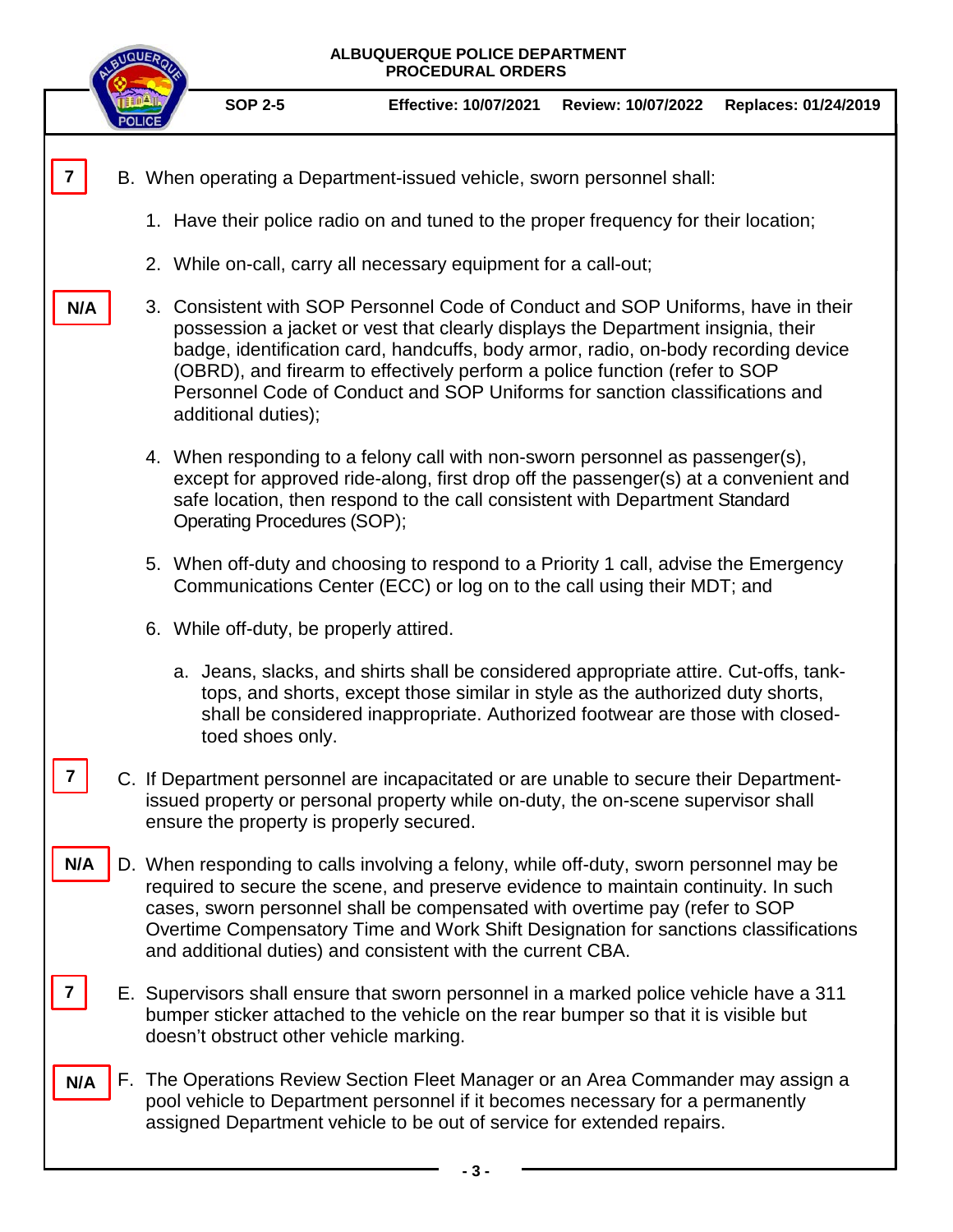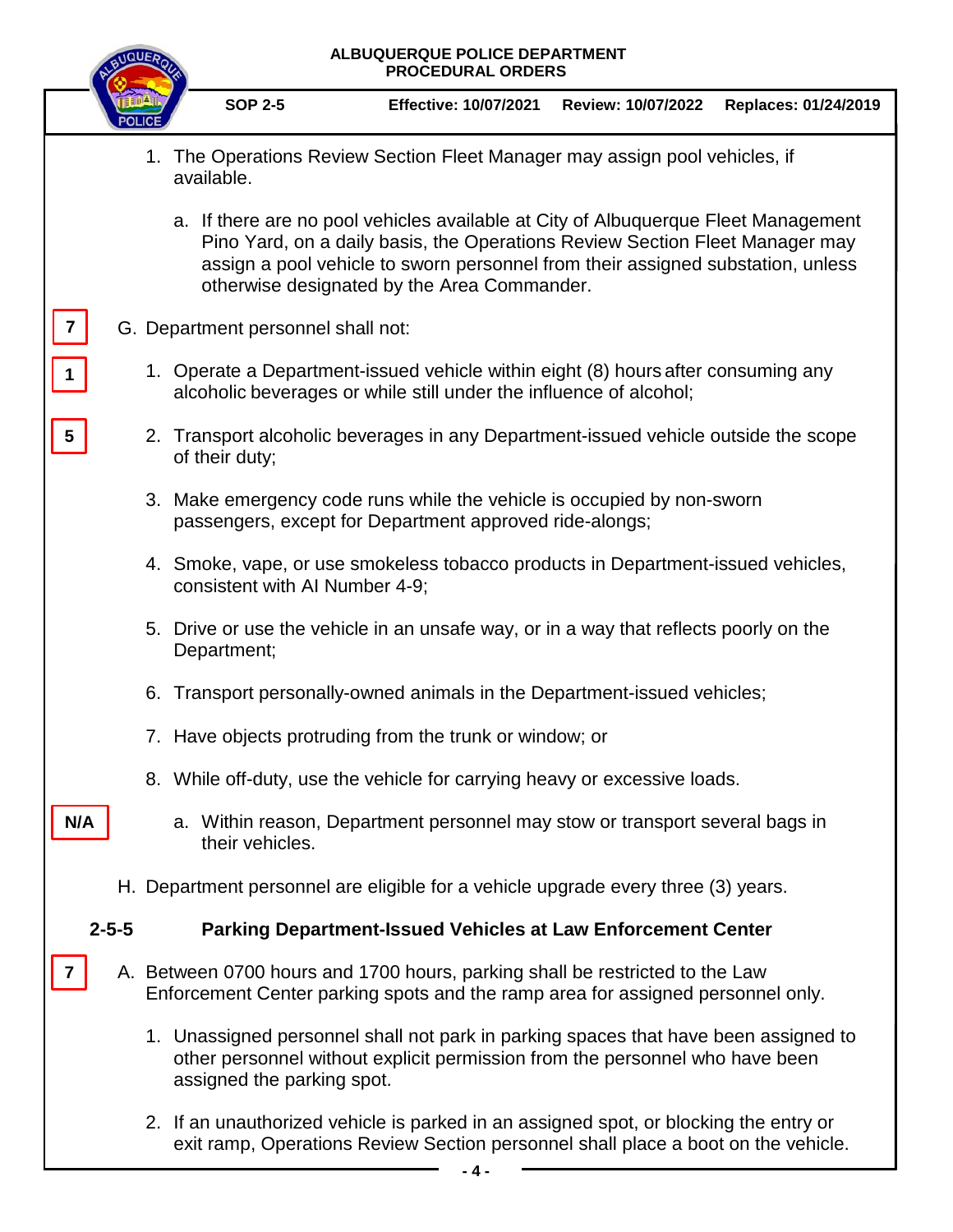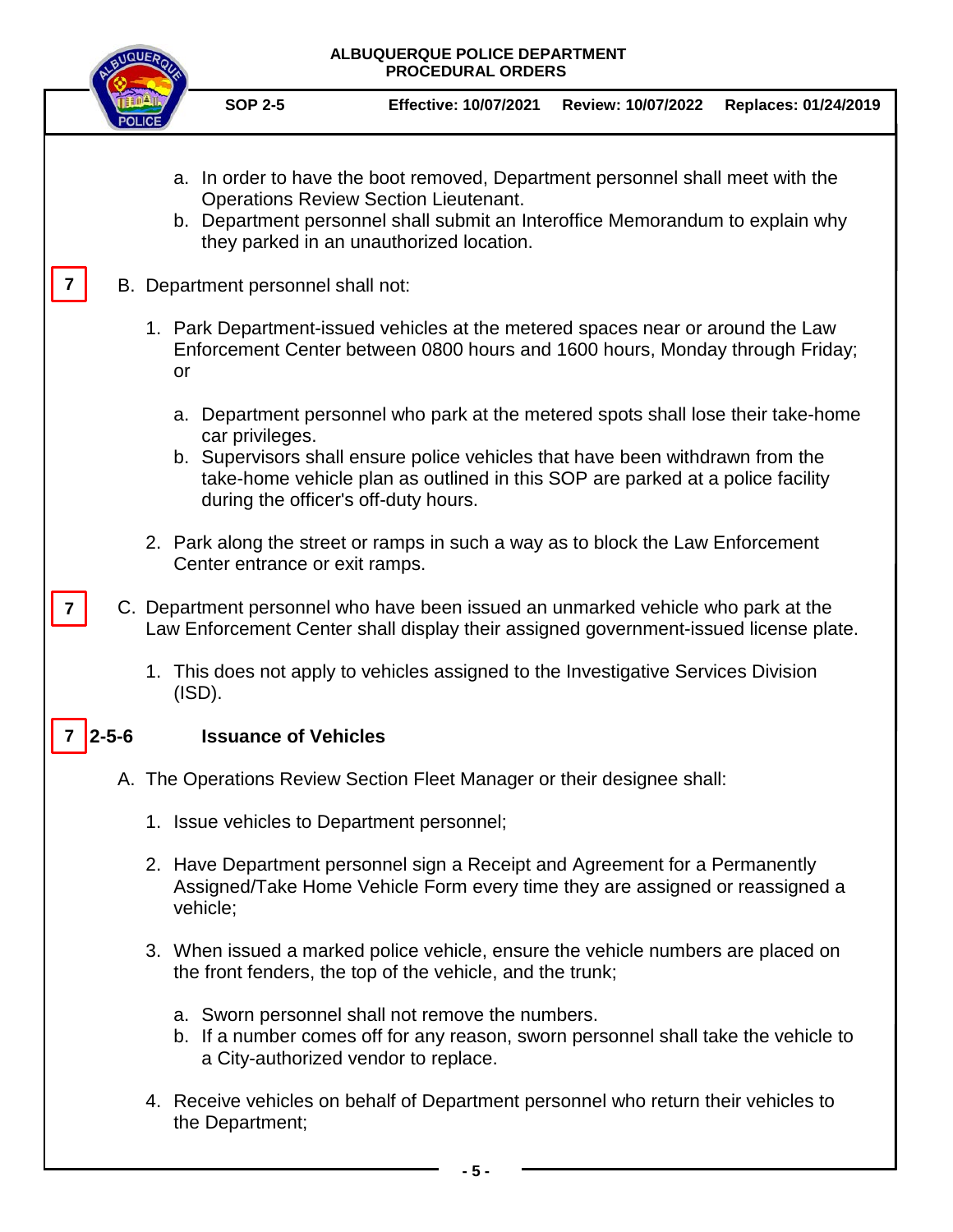

**SOP 2-5 Effective: 10/07/2021 Review: 10/07/2022 Replaces: 01/24/2019**

- 5. Exchange vehicles; and
- 6. Have the authority to deny the issuance of another vehicle to any Department employee whose vehicle becomes unserviceable as a result of a chargeable traffic accident.
	- a. The denial of issuance of another vehicle shall be determined by a consensus of the employee's immediate supervisor, the area commander/division head, and a representative of the Albuquerque Police Officers' Association (APOA), if applicable.
- B. Department personnel shall complete the appropriate Pre-Inspection Form upon issuance of a vehicle.
- C. Operations Review Section manning personnel shall provide the Fleet Manager with current lineups, including vehicle assignments, upon completion of each bid, or when there has been any change in assignment status.
- D. Window Tinting
	- 1. Department personnel who are issued Department vehicles that do not have window tint may submit a request to the Operations Review Section to have tint installed.
	- 2. The Operations Review Section Fleet Manager shall:
		- a. Ensure tint levels on marked vehicles adhere to ROA 1994, § 8-6-27; and
		- b. Ensure unmarked vehicles adhere to NMSA 1978, § 66-3-846.1.
- E. ISD personnel shall be exempt from the provisions in this subsection.

#### **2-5-7 Vehicle Registration**  $7 \mid 2 - 5 - 7$

- A. All Department personnel driving marked vehicles shall have the assigned government-issued plate properly affixed to their vehicle at all times.
	- 1. This does not apply to vehicles assigned to ISD.
	- 2. If the assigned government-issued license plate cannot be located, the officer assigned to that vehicle shall complete a Uniform Incident Report stating the plate has been lost.
		- a. A copy of the Uniform Incident Report shall be forwarded to the Operations Review Section Fleet Manager in order to obtain a new license plate.
		- b. The officer assigned to the vehicle shall enter the license plate into the National Crime Information Center (NCIC) database.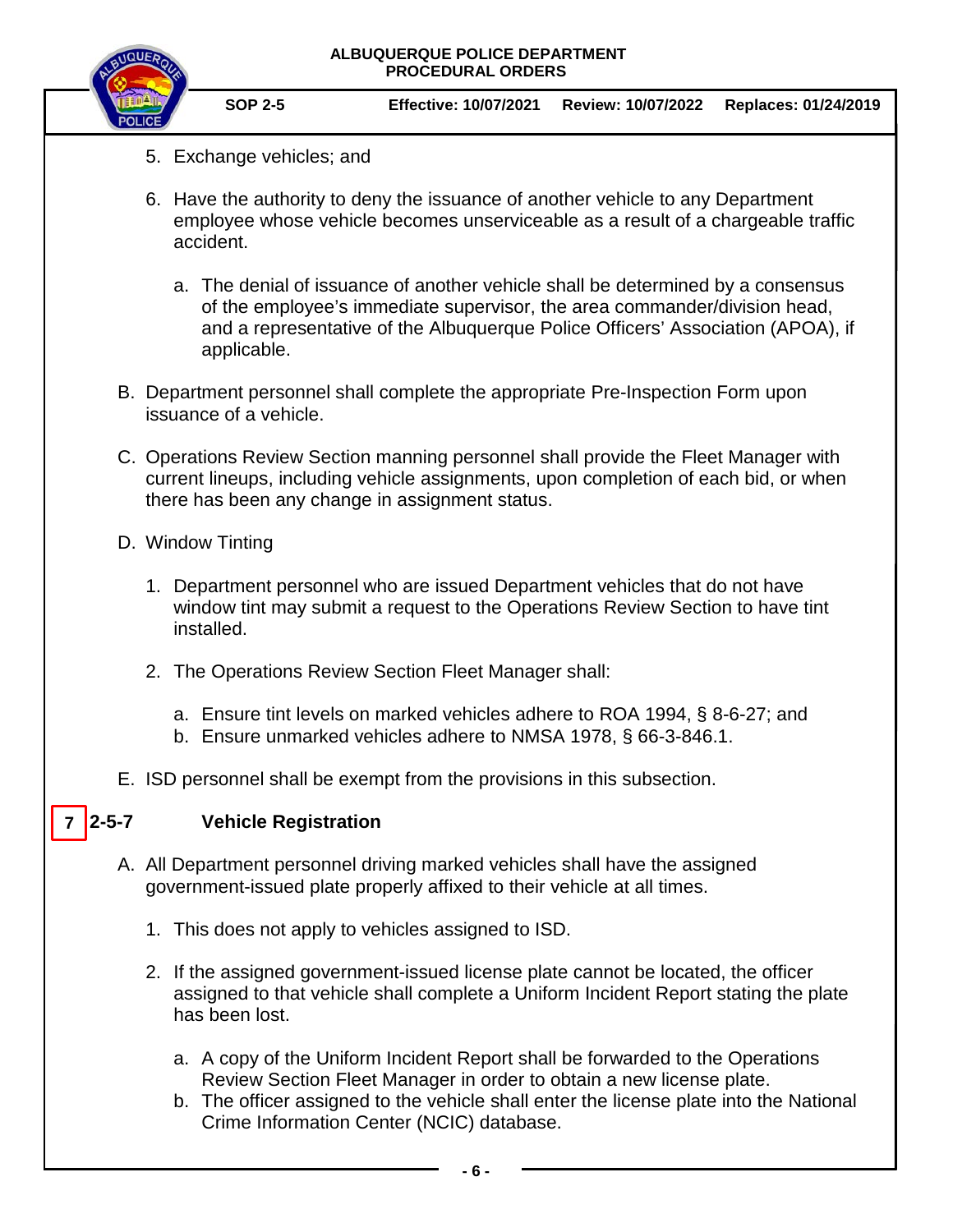

- 3. Supervisors shall ensure the assigned government-issued plate is attached to the vehicle during the monthly inspection, consistent with SOP Line Inspection Process.
- B. Unmarked Department-issued vehicles shall display the assigned government-issued license plates at all times.

A regular license plate may temporarily cover the assigned government-issued plate while conducting surveillance work; however, sworn personnel shall not remove the plate at the end of that activity. The government-issued plate shall be attached to the vehicle at all times.

- C. Criminal Investigation Division (CID) unit sergeants shall:
	- 1. Assign a skip plate to each CID unit detective who conducts surveillance for surveillance purposes;
	- 2. Maintain the Skip License Plate Log of skip plates assigned to each CID unit detective;
	- 3. Give the Skip License Plate Log to their respective lieutenant;
	- 4. Forward the Skip License Plate Log to the Operations Review Section Fleet Manager for tracking purposes; and
	- 5. If the Skip License Plate Log changes, update the log and forward it through the proper channels.
- D. The Operations Review Section Fleet Manager shall conduct a monthly audit of skip plates to ensure the information is current.

#### **2-5-8 Maintenance, Repairs, and Inspections**  $7 \mid 2 - 5 - 8$

- A. Maintenance
	- 1. Department personnel shall:
		- a. Ensure scheduled preventative maintenance is performed on the vehicles;
		- b. For an unmarked vehicle, ensure the vehicle displays the assigned government-issued license plate when obtaining maintenance on the vehicle;
		- c. Ensure that a vehicle, if drivable, has a full tank of gasoline before taking the vehicle in for repair or preventative maintenance; and
			- i. Department personnel who fail to have the vehicle serviced within fivehundred (500) miles and/or thirty (30) days of the scheduled preventative maintenance shall have their fuel privileges deactivated.
		- d. Change flats while on- or off-duty.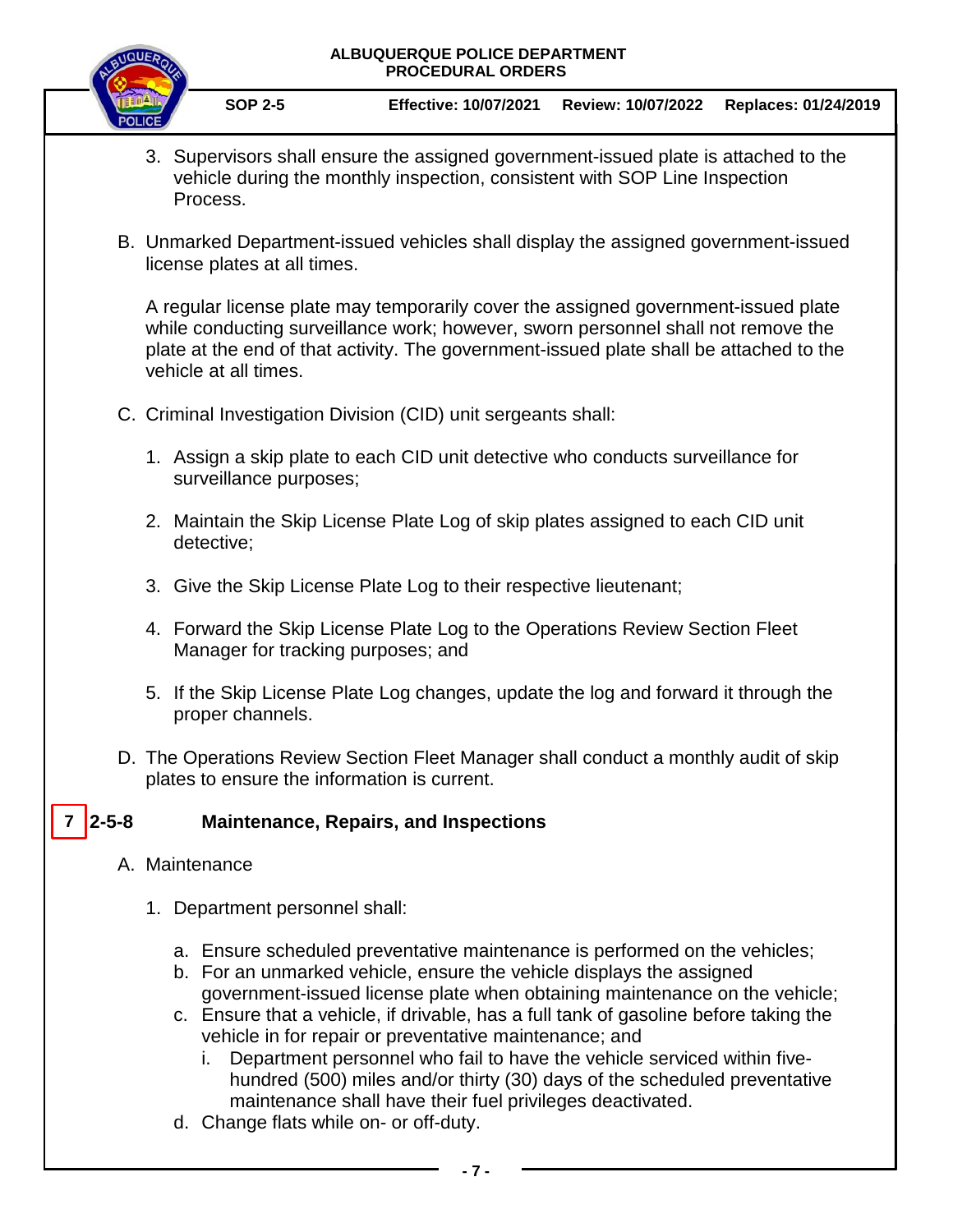

- i. Repairs to the tire shall be made by the Department-authorized service facility when the tire is delivered to the garage.
- 2. During scheduled preventative maintenance, Pino Yard mechanics inspect vehicles. The Pino Yard mechanic, through the Service Writer, notifies an employee's supervisor of failure to comply with the preventative maintenance requirements in this SOP.
- 3. Department personnel shall not remove the vehicle from the Pino Yard, or storage area without authorization from the Pino Yard fleet supervisor or their designee.
- B. Securing Department-Issued Property During Maintenance
	- 1. Department personnel shall remove all Department-issued property from their Department-issued vehicle or motorcycle when the vehicle is left at the Pino Yard.
	- 2. Department personnel shall be held responsible for the loss of any Departmentissued property that is left unattended in the vehicle.
- C. Vehicle Repairs
	- 1. While on-duty, Department personnel shall:
		- a. During regular hours, take the vehicle, along with the keys, to the service bay at the Pino Yard;
		- b. When a police vehicle breaks down or is in need of repair, take the vehicle to the Pino Yard if it is safe to drive;
		- c. Under no circumstances, not park a vehicle requiring only minor repairs near the Law Enforcement Center or substations; and
		- d. If a repair cannot be completed immediately, leave the vehicle at the Pino Yard and go back into service.
	- 2. Department personnel shall not be compensated for the time they spend waiting for their vehicle if they have the vehicle serviced while off-duty.
		- a. If it is after hours, Department personnel shall complete a repair work order giving a clear, comprehensive description of the problem.
- D. Vehicle Inspections

**6**

- 1. Supervisors shall formally inspect each of their employee's vehicles to ensure the vehicles are clean and complete the scheduled preventative maintenance, and to ensure the equipment functions properly.
- 2. The Operations Review Section Fleet Manager or their designee shall complete a formal vehicle inspection when the employee is turning in a vehicle that will be reissued.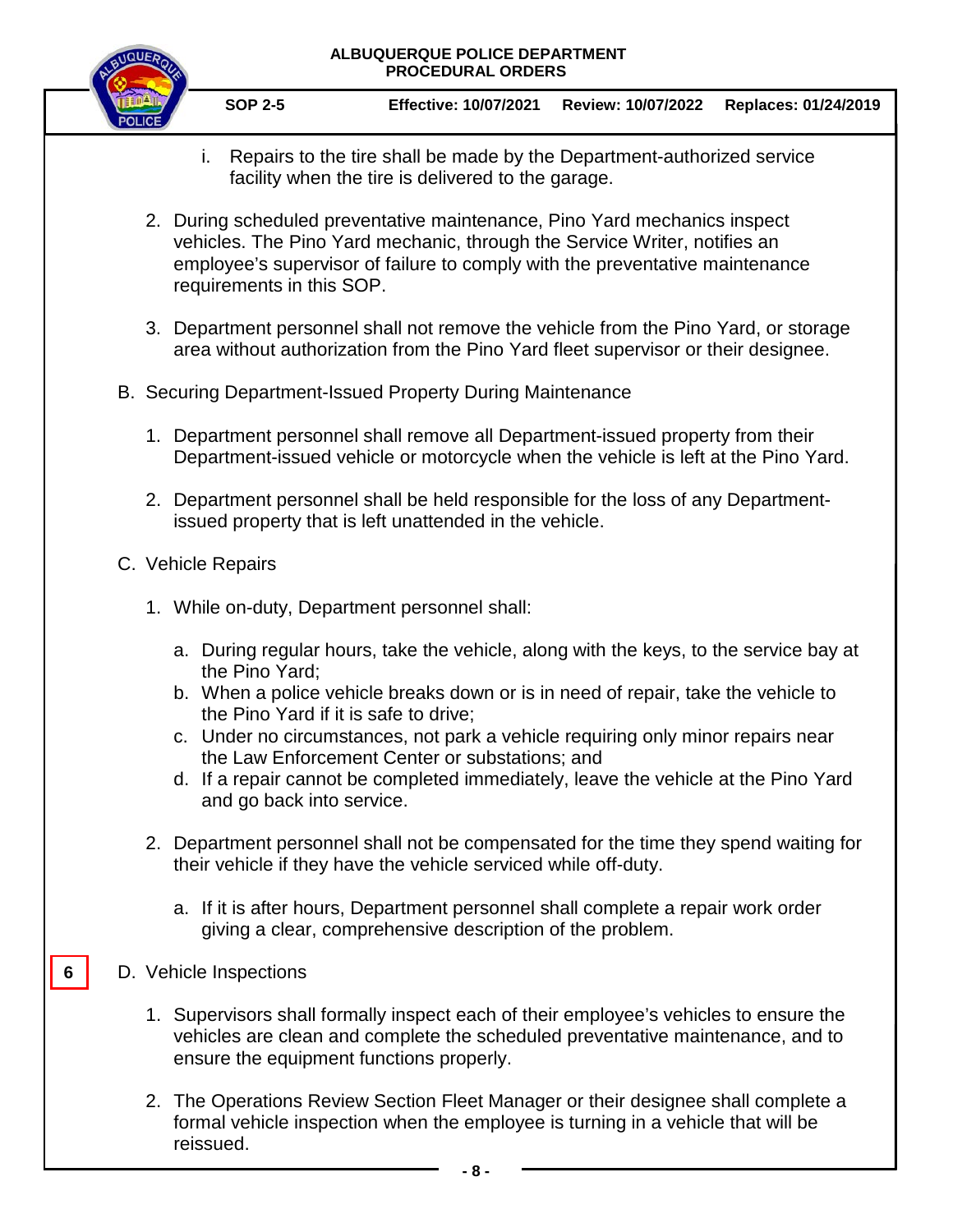**ALBUQUERQUE POLICE DEPARTMENT PROCEDURAL ORDERS SOP 2-5 Effective: 10/07/2021 Review: 10/07/2022 Replaces: 01/24/2019 2-5-9 Accommodations for Sworn Personnel** A. Sworn personnel who require a reasonable accommodation for medical reasons or other physical limitations based on the Americans with Disabilities Act shall contact the Department Safety Officer at (505) 850-4511 who shall coordinate with the City of Albuquerque Risk Management Division to approve or deny their request for an accommodation. B. Once the request for an accommodation is approved, the Safety Officer shall contact the Operations Review Section Fleet Manager. C. The Operations Review Section Fleet Manager shall approve the request based upon the availability of a police vehicle that fits the accommodation. **2-5-10 Take-Home Vehicle** A. While on-duty, sworn personnel shall: 1. Be aware that the take-home vehicle is a privilege that is not to be abused; 2. Be authorized to use their take-home vehicle for unofficial business at the discretion of the Chief of Police and consistent with the CBA; 3. Be allowed to travel for unofficial business to and from the Albuquerque metropolitan area in their assigned take-home vehicle if they reside outside of the Albuquerque metropolitan area; 4. Be in a non-restricted status (i.e., full duty) to be authorized to use a marked takehome vehicle; a. Sworn personnel who are on a restricted duty, including injury leave, administrative leave, administrative assignment, FMLA, military leave, or otherwise not in an unrestricted duty capacity and will be out of service for more than fourteen (14) days shall notify the Operations Review Section Fleet Manager. 5. Maintain the vehicle for three (3) years, unless they change assignments or the vehicle has been decommissioned; and a. After three (3) years, the Operations Review Section Fleet Manager shall make an assessment and, based upon Department seniority and vehicle availability, shall issue an upgraded vehicle. b. Department personnel may turn down the upgraded vehicle for any reason but they shall document their decision through email, through their chain of command, to the Operations Review Section Fleet Manager. **6 N/A**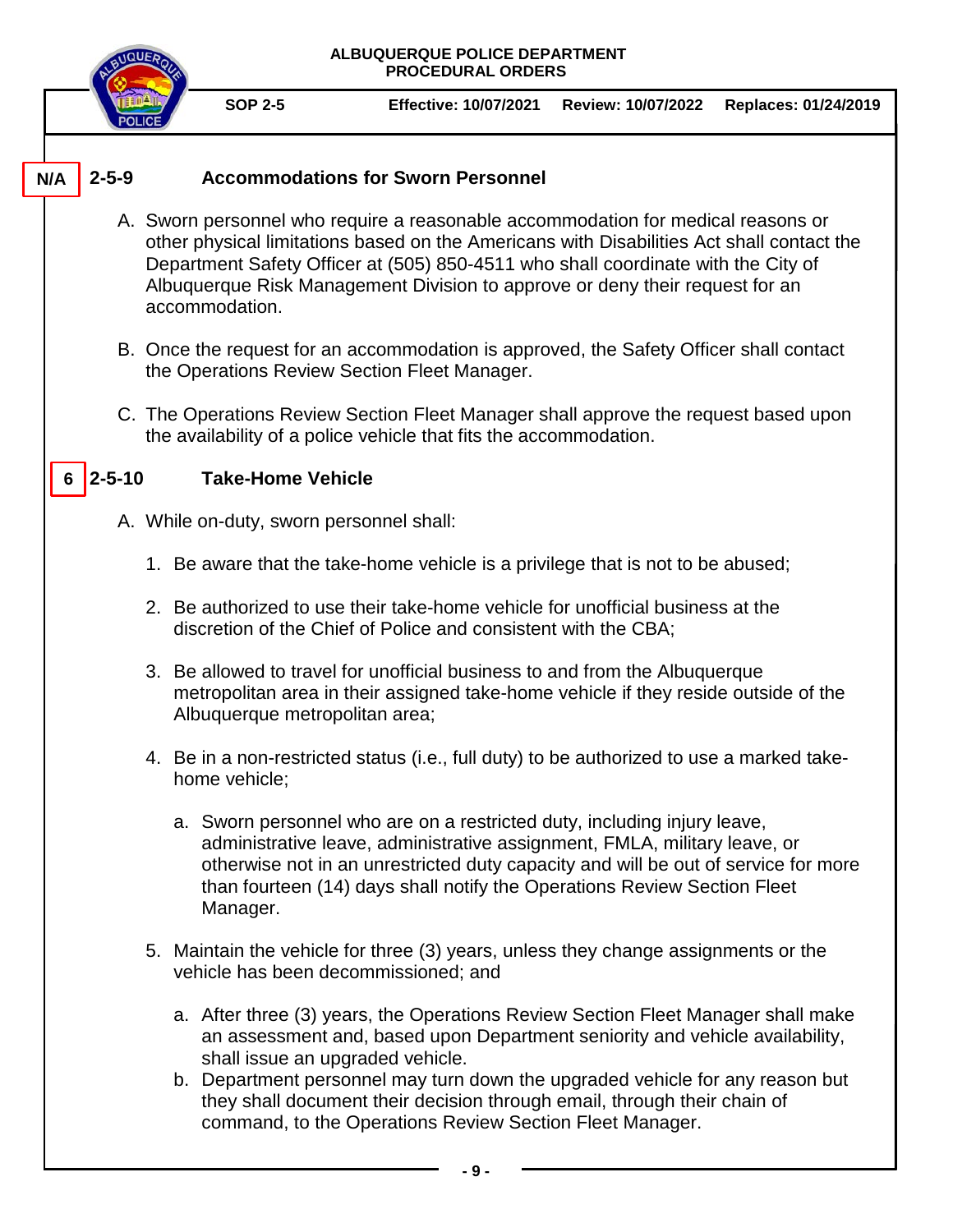